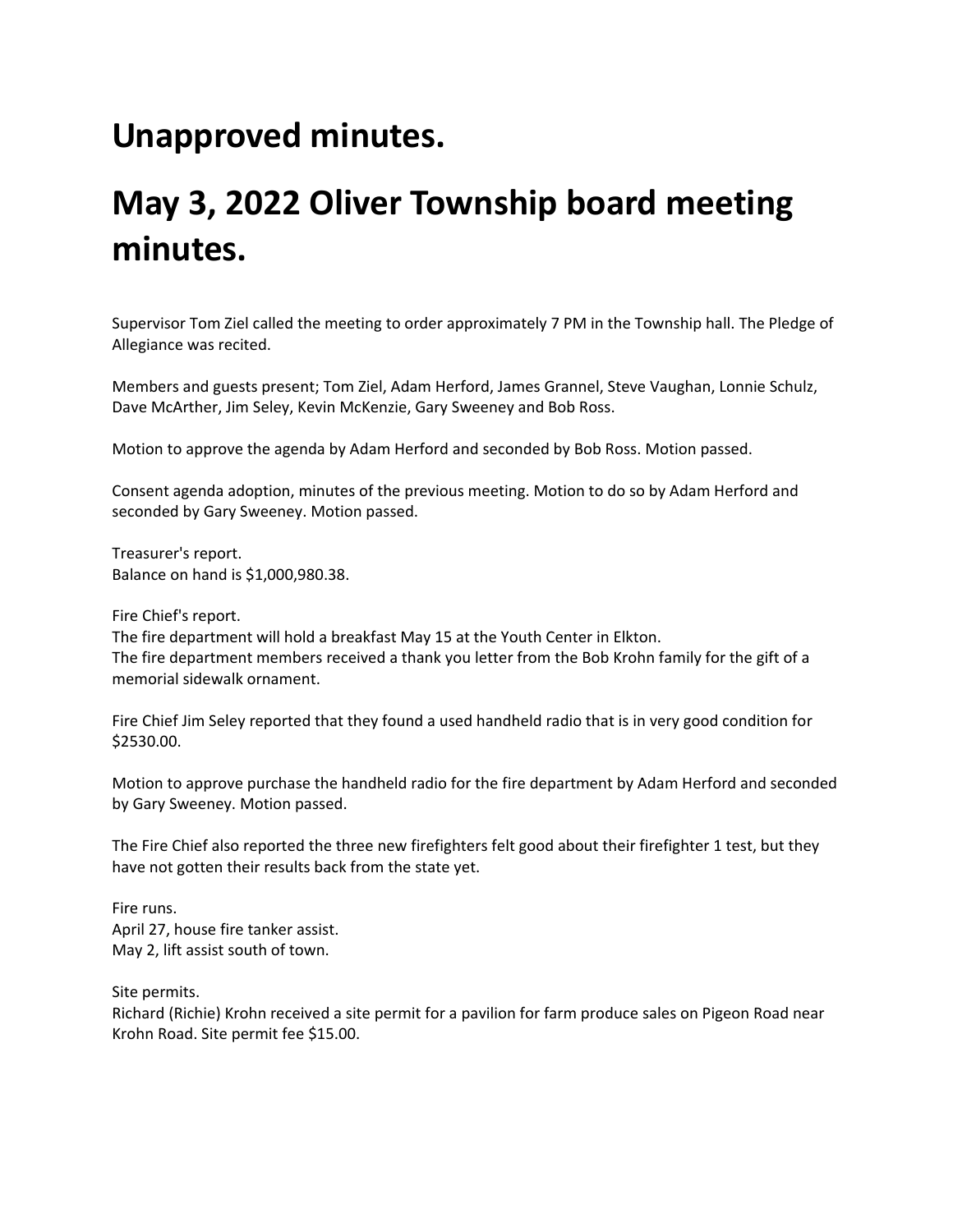Kevin Mckenzie reported on the proposed township hall sign. He provided drawings and pictures of what it would look like. It's going to be a 3 x 6' oval with a matte black finish and letters cut out. The sign will be powder coated for durability and mounted on the brick front of the building.

Motion by Adam Herford and seconded by Gary Sweeney to purchase a township hall sign for approximately \$800. Motion passed.

Supervisor Tom Ziel reported that he and Adam Herford met with the Huron County Road Commission to discuss the format of their bills to the township. Tom and Adam both reported that progress was made and hopefully a new bill style would be coming soon.

## Planning commission report.

Bob Ross reported that the planning commission meeting took place and a few items were discussed. Those items were, commercial solar, the caregiver ordinance just recently passed, an abandoned business sign on Elkton Road and appointment of planning commission members. Bob Ross will contact owners of said sign and have it removed under township ordinance. James Grannel was present at the Planning Commission meeting and expressed interest in being on the Planning Commission. All P.C. members approved and he was asked to speak with the township board for possible appointment.

Motion by Bob Ross and supported by Kevin Mckenzie to appoint Al Bumhoffer and Jamie Wolschlager to a 3 year term on the Planning Commission. Motion passed.

Motion by Adam Herford and seconded by Bob Ross to appoint James Grannel to the Planning Commission for the remainder of Bob Krohn,'s term until May 2023. Motion passed.

Tom Ziel reported Carolyn Krohn still wished to remain involved with the Township as Deputy Clerk. Motion by Adam Herford and second by Kevin McKenzie to appoint Carolyn Krohn. Motion passed.

Tom Ziel expressed massive frustration in dealing with the federal government on the Covid money report. There are two Oliver Townships in Michigan. The other Oliver Township was trying to enter information into our account and Tom could not finish the report. Sarah Mallory assisted Tom and they finished the report. Tom also reported the remainder of the money, approximately \$33,000, will come in November of 2022.

Bob Ross reported good progress was made on QuickBooks for the Township. It will be used mainly for tracking and budgeting purposes. A report will be given to the township board every month.

Dave McArther, Township Assessor, reported that the AMAR review required two minor fixes. Those items have been taken care of and he received a letter back stating there will be no more follow up. The township should be good for a few years in the assessing department.

Commissioner Steve Vaughan reported that there will be a .4 mil ballot proposal coming up to generate about \$1 million per year for the county 911 service. There has been an agreement made in the MREC wind turbine tax case. Townships must file paperwork with attorneys as soon as possible. He also commented on a few other ongoing projects in the county.

Bob Ross reported that there was a need for a new ballot container for the township. Price is \$75. Motion by Adam Herford and second by Gary Sweeney to purchase a new container. Motion passed.